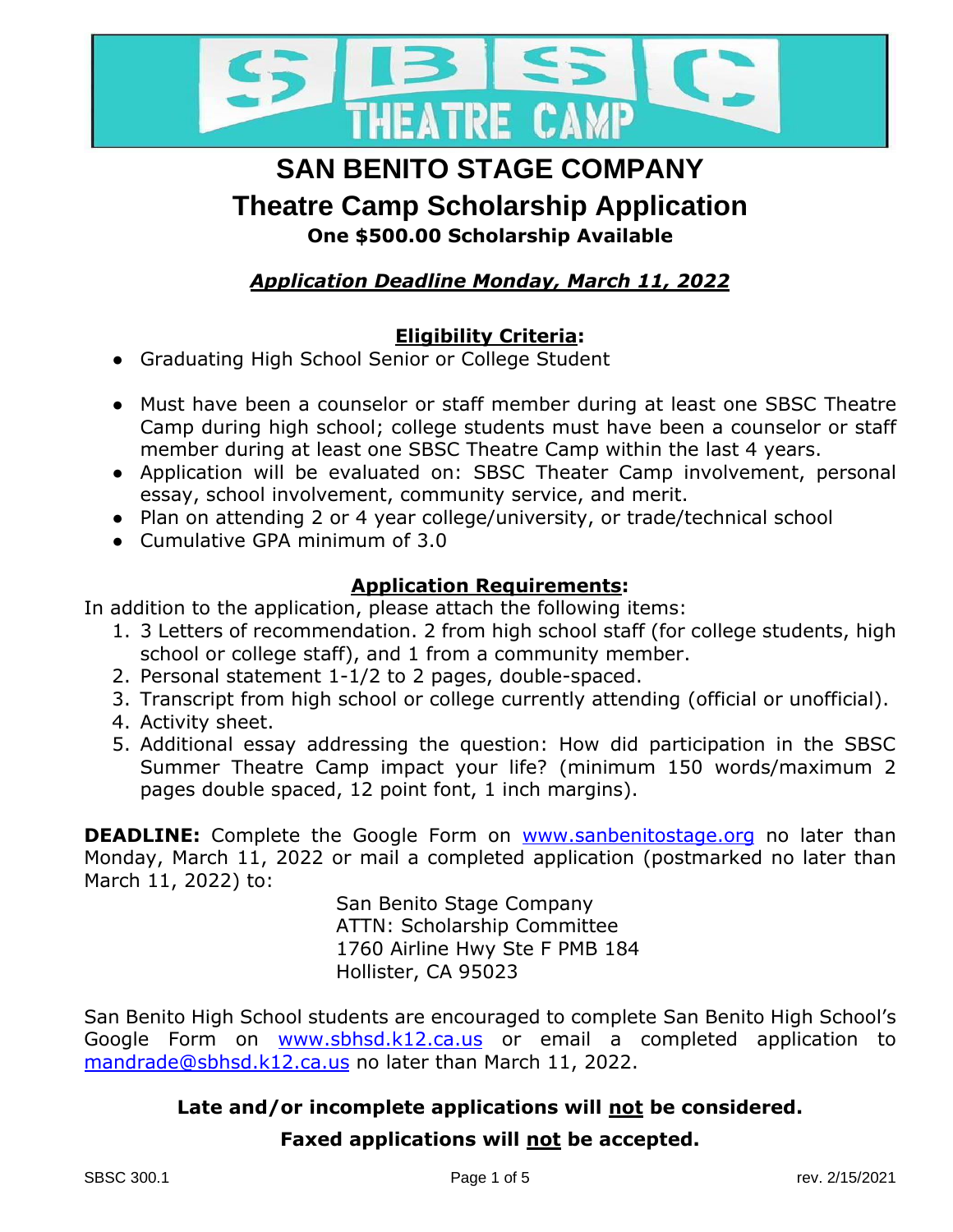

**DEADLINE:** Application must be submitted by completing the Google Form on [www.sanbenitostage.org](http://www.sanbenitostage.org/) **no later than Monday, March 11, 2022**, or mailed to: San Benito Stage Company, 1760 Airline Hwy Ste F PMB 184, Hollister, CA 95023 **(postmarked no later than March 11, 2022).** San Benito High School students are encouraged to complete San Benito High School's Google [Form on www.sbhsd.k](http://www.sbhsd.k12.ca.us/)12.ca.us or email a completed a[pplication to mandrade@sbhsd](mailto:mandrade@sbhsd.k12.ca.us).k12.ca.us no later than March 11, 2022.

NAME OF STUDENT:

| First                                                                                                           | Middle                                                                                                                                                                                                                              |      | Last                                                                                 |     |
|-----------------------------------------------------------------------------------------------------------------|-------------------------------------------------------------------------------------------------------------------------------------------------------------------------------------------------------------------------------------|------|--------------------------------------------------------------------------------------|-----|
| NAME OF PARENT OR GUARDIAN:                                                                                     |                                                                                                                                                                                                                                     |      |                                                                                      |     |
| <b>First</b>                                                                                                    | Middle                                                                                                                                                                                                                              |      | Last                                                                                 |     |
| PARENT'S OR GUARDIAN'S OCCUPATION:                                                                              |                                                                                                                                                                                                                                     |      |                                                                                      |     |
| <b>STUDENT'S ADDRESS:</b>                                                                                       |                                                                                                                                                                                                                                     |      |                                                                                      |     |
| <b>Street</b>                                                                                                   |                                                                                                                                                                                                                                     | City | <b>State</b>                                                                         | Zip |
| STUDENT'S CELL PHONE NUMBER:<br>$\sqrt{2}$                                                                      | $\overline{a}$ ) and the contract of the contract of the contract of the contract of the contract of the contract of the contract of the contract of the contract of the contract of the contract of the contract of the contract o |      |                                                                                      |     |
| Are you currently employed? ______ Yes _________ No                                                             |                                                                                                                                                                                                                                     |      | If you answered yes to the above question, how many hours per week are you employed? |     |
| Employer's Name: Name: Name and Security and Security and Security and Security and Security and Security and S |                                                                                                                                                                                                                                     |      |                                                                                      |     |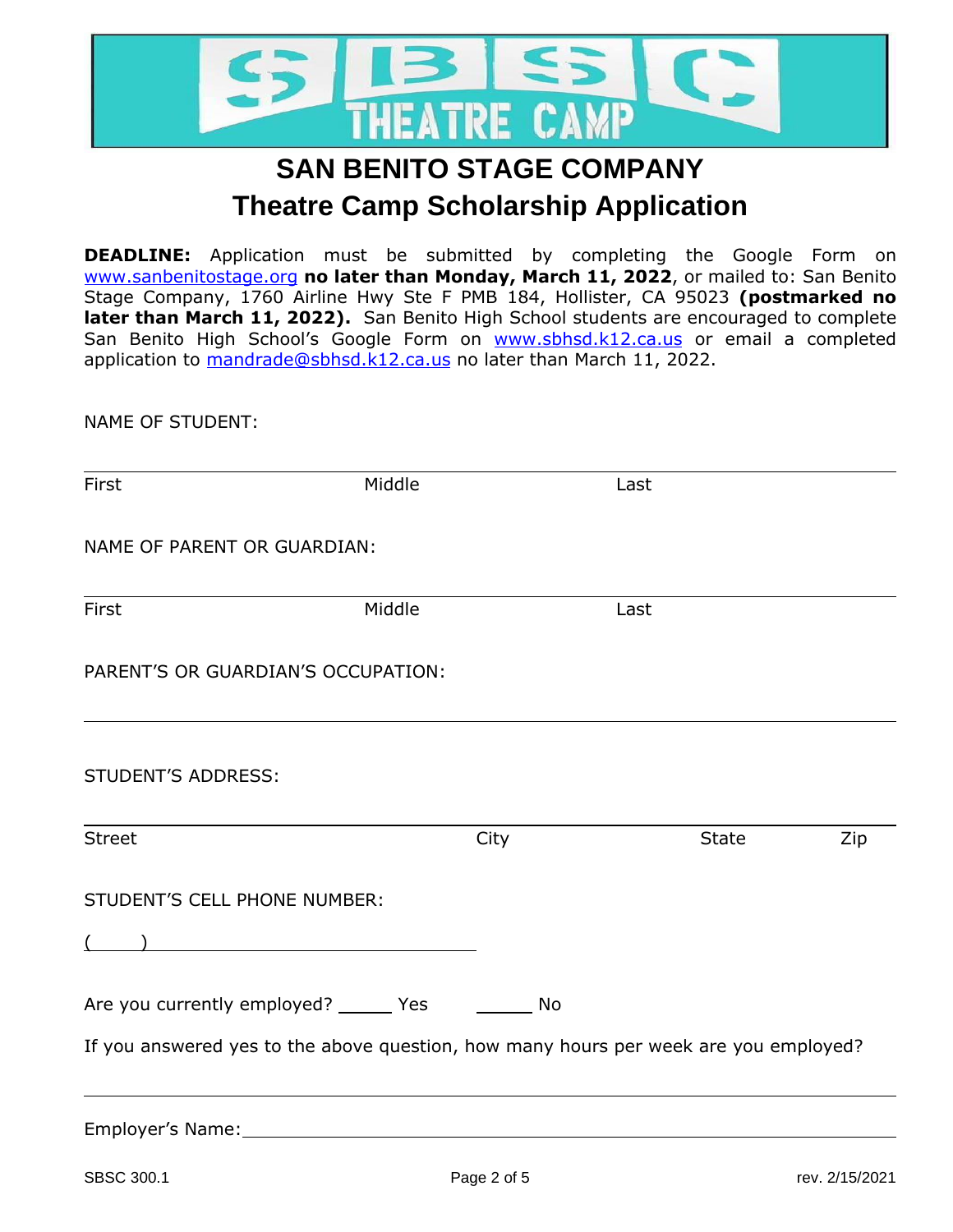

How many people are in your Family Household including yourself, your parents and your siblings?

Please list any sibling's Grade Level and if they are employed or attending School.

| Name: | Grade Level: | yes/no | Employed: Attending School:<br>yes/no |
|-------|--------------|--------|---------------------------------------|
|       |              |        |                                       |
|       |              |        |                                       |
|       |              |        |                                       |
|       |              |        |                                       |
|       |              |        |                                       |
|       |              |        |                                       |
|       |              |        |                                       |
|       |              |        |                                       |
|       |              |        |                                       |
|       |              |        |                                       |

#### OPTIONAL: Please check off your Parents' Annual Net Family Income (after taxes):

 $$0 - $15,000$   $$15,001 - $30,000$   $$30,001 - $45,000$ 

 $\frac{\text{1}}{\text{1}}$ \$45,001–\$60,000  $\frac{\text{1}}{\text{1}}$ \$60,001-\$75,000  $\frac{\text{1}}{\text{1}}$ \$75,001-\$90,000

\$90,001-\$100,000 Over \$100,000

Have you applied for the FAFSA (Free Application for Federal Student Aid)? \_\_\_\_Yes \_\_\_\_No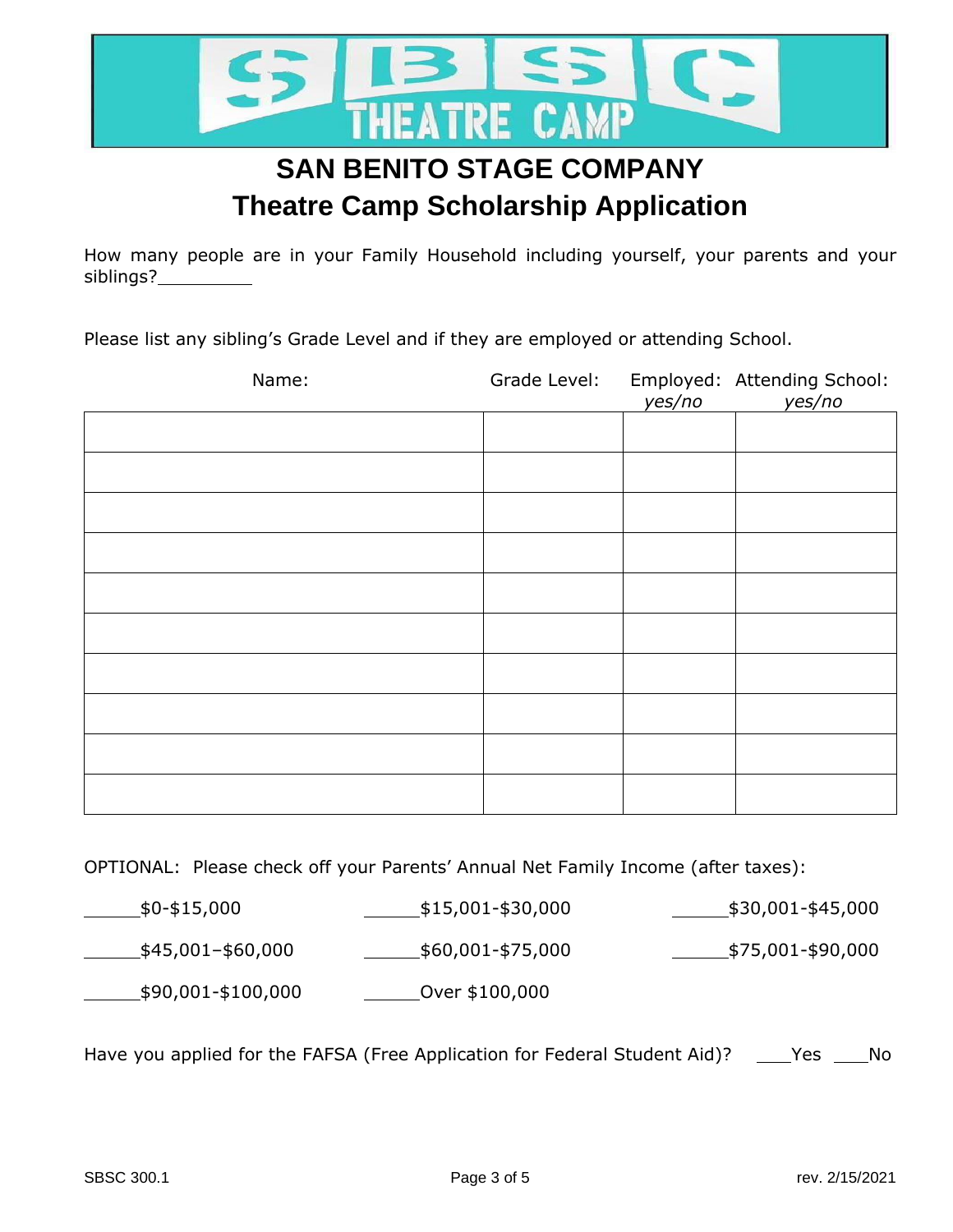

Please list the names of the Schools you are applying to:

| College Name: | City: | State: |
|---------------|-------|--------|
|               |       |        |
|               |       |        |
|               |       |        |
|               |       |        |
|               |       |        |
|               |       |        |
|               |       |        |
|               |       |        |

Please list the names of the Schools you have already been accepted to:

What is your planned major?

What are your career objectives?

Are you a first generation college student? \_\_\_\_\_\_Yes \_\_\_\_\_\_\_\_\_\_\_\_No

*I certify that all the information presented in this scholarship application is true and correct to the best of my knowledge. I understand that providing false information or misleading information will result in disqualification from the scholarship competition. I understand this information is confidential except for the purpose of the scholarship applications.* 

| <b>STUDENT'S SIGNATURE:</b> |             | DATE $/ /$ .   |
|-----------------------------|-------------|----------------|
|                             |             | DATE $/ /$ .   |
| SBSC 300.1                  | Page 4 of 5 | rev. 2/15/2021 |